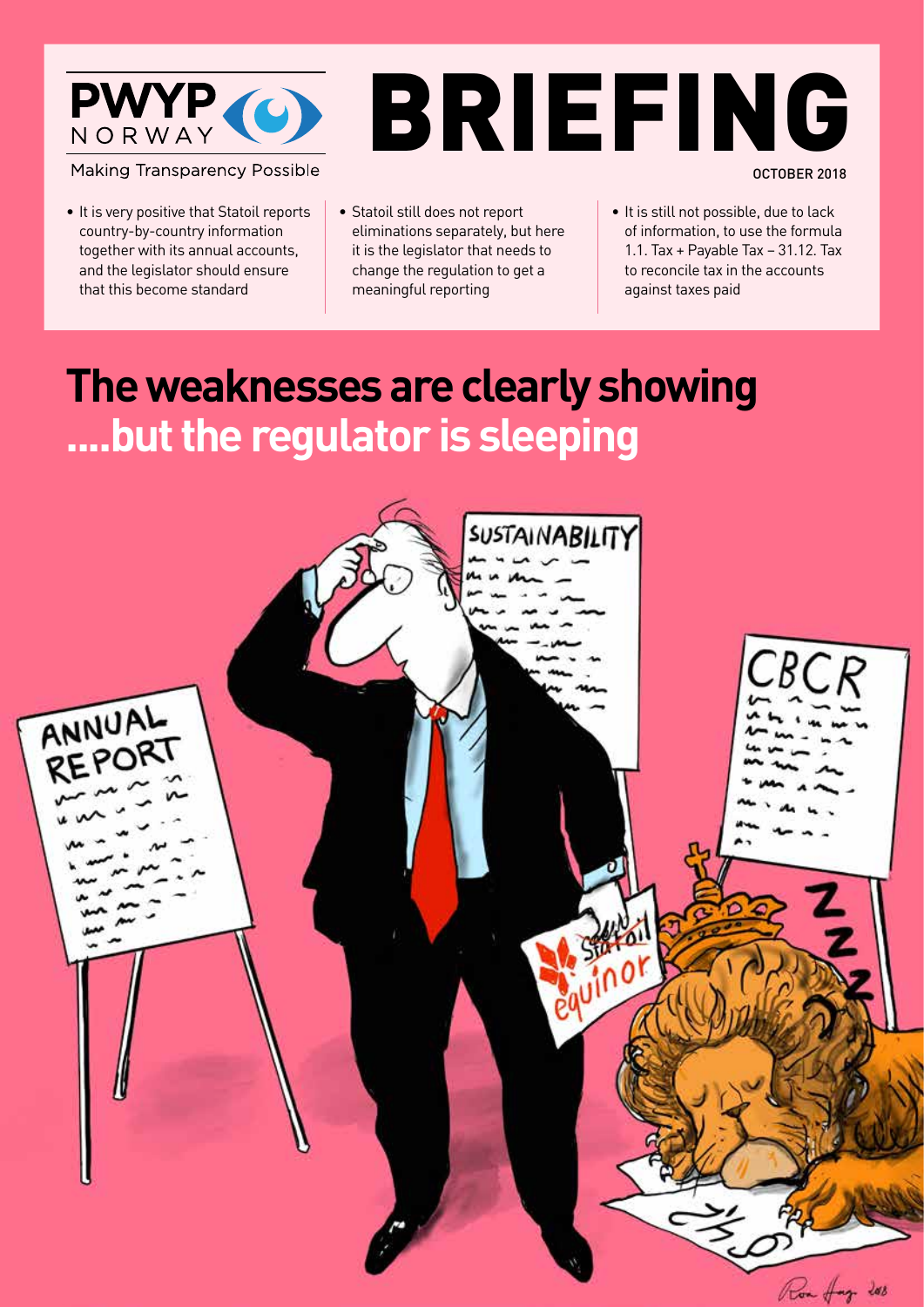In order to correct the errors in the reporting, it is essential that the regulations are precise and the reported information is reliable. The following amendments to the regulatory text are thus proposed (with the reasons):

- ALL countries must be reported without exception, otherwise the sum of all country's reports will not match with the audited consolidated accounts before eliminations and eliminations. This is the reason for the proposed amendments to Section 4, second paragraph, first two sentences.
- ALL income must be reported, and that is the reason for replacing the term "sales revenue" with "income". A company can always provide additional information if the reported income is viewed as misleading.
- Production has different market prices per product, and it is therefore essential that production is reported per product or by type of production, e.g. oil and gas production separately.
- The reporting must be EXACTLY in accordance with the figures included in the consolidated financial statements, i.e. that investments, revenues and costs per country must be reported BEFORE eliminations, AND eliminations must be reported separately. This is the reason for the addition that elimination must be reported separately in country-by-country numbers, i.e. as a separate «country».
- In order to give the reported figures the necessary credibility and information value to investors and others, it is essential that the extended figures are reported in the notes to the audited financial statements.

In addition, in the note to the accounts there should be a reconciliation of tax in the accounts and taxes paid in the CBC report as follows:

*1.1. tax liability + payable tax for the year – 31.12. tax liability = Paid tax reported specified per country.* Taxes that do not fall within "Paid tax" should be reported in separate columns in the CBC report.

# **Which accounting numbers**

The reasons behind which 8 accounting figures Publish What You Pay Norway believes should be reported are:

1: Employees are essential to assess which countries are subject to taxable activity (resource retrieval, processing and sales) and which countries have only supporting activities.

2: Investments are essential for assessing the economic exposure to a country. The world is constantly changing, and for investors it is vital to know what investments have been made and to have a dialogue with the company about its involvement in different countries. Investment is one part of economic value, because it is on the investment one expects return (on investment).

When Independent of whether there is a duty to provide information on payments to governments, then the report must also contain information about the business' employees, investments, sales revenueincome, production volume (per type), and costs, this year's payable tax and the tax liability as of 1.1, and 31.12. split on the individual countries where the business has activity. Eliminations are to be reported separately. The report should also include the company's interest cost to other companies in the same group which is domiciled in other jurisdictions than the company. The information in paragraph one and two shall, as far as possible, be taken from the consolidated year-end accounts, reported in note to the accounts, and possible differences between the year-end accounts and the reporting must be explained.

> 3 and 4: Income and expenses are significant amounts that are necessary to know separately in order to determine how the return is in relation to the tax payments. It is not adequate to know income or net returns. Revenues less cost less tax represents the other part of economic value, i.e. the return on the investment (financed by debt and equity).

> 5: Production per type is essential for assessing the income of a company (volume \* price per type). Overall, across all companies, output per type would also dramatically improve national and international statistics when coming so far that all companies in a country or part of the world report expanded country-by-country information.

> 6: Tax payable in the income statement are the taxes that are ACCRUED to match the accounting figures above. Can consist of both payable taxes on the tax line and fees expensed as cost in the accounts (if not reported separately).

> 7 and 8: Tax payable in the balance sheet 1.1. and 31.12. are the accruals that allow you to convert ACCRUED taxes in the profit and loss statement into PAID taxes to the authorities in the different countries throughout the year.

## **Norwegian regulation §4 with suggested changes**

Below is included the Norwegian country-by-country regulation §4 with existing text in black and with PWYP Norway's recommendations in red text or strikethrough. Lastly, a method to reorganize the regulation is suggested.

#### *FOR-2013-12-20-1682 Regulation on country-by-country reporting:*

§ 4. Report (PWYP Norway's recommended changes in red text or strike-through)

Businesses must prepare a report as mentioned in the Accounting Act § 3-3d and the Securities Trading Act § 5-5a, that must include at least the following information on payments to governments:

- a) The total payment to every government during the accounting year, split on country and type of payment as listed in § 3 no. 5 letter a) through h).
- b) Payments related to a project must also be reported per project and per type of payment as listed in § 3 no. 5 letter a) through h).

The disclosure requirement in paragraph one is not applicable to payments that amount to less than NOK 800 000, which are done individually or as consecutive payments within the same accounting year.

Amounts paid by the company for obligations imposed at the unit level, can be reported at the unit level instead of at project level.

For payments in kind to a government, both the value and, when relevant, the volume, need to be reported. It is necessary to explain how the value is determined.

#### §5 Group reporting

- [It is suggested that this section is repealed in its entirety, and that the reporting
- Is transferred to the CBCR-reporting (§4, 1. and 2. paragraph)
- Is transferred to the Extended CBCR-reporting (§4, 3. paragraph)
- Is transferred to CBCR-reporting for tax purposes (regulation on country-by-country reporting to tax authorities)
- or is removed]

# **Reasoning behind demands for changes to the regulation**

Reporting of payments to governments is called country-by-country reporting, shortened CBCR, and is meant to help keep the individual country responsible for the correct receipt of taxes paid, i.e. an instrument against corruption within state agencies.

Reporting of tax payments together with key numbers like employees, investments, revenues and cost is called Extended Country-by-Country reporting, shorted ECBCR, and is meant to put the taxes paid in their proper context. This information should be reported in a note to the accounts because this is financial information which ties the profit and loss statement and the balance sheet together with the CBC-report where the tax payments are further detailed.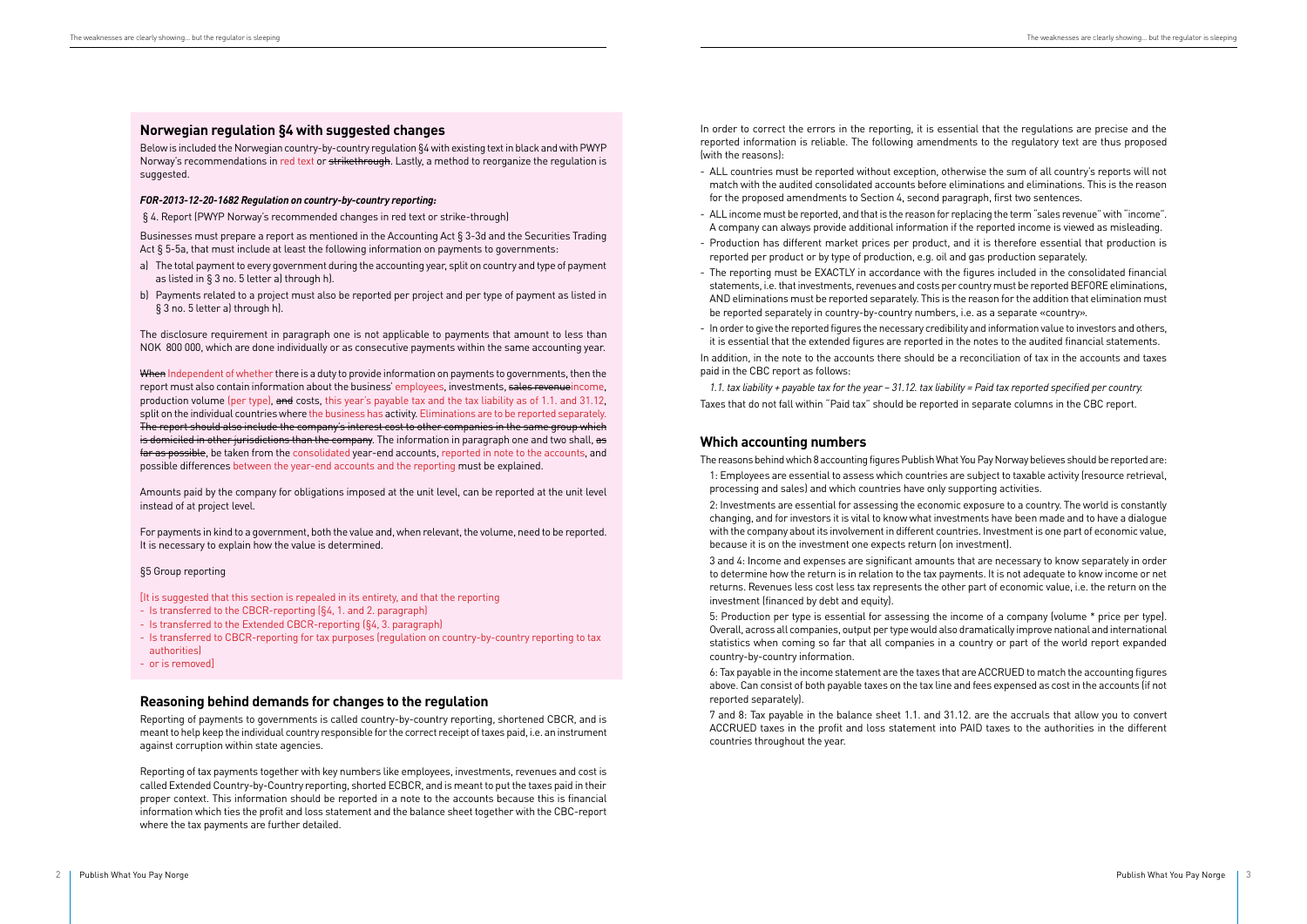## **Comments to Statoil's reporting**

It is very positive that Statoil reports country-by-country information together with the annual accounts. This shows legislators that it is fully possible to reduce the cost of extended country-by-country reporting to a minimum (drop a separate report).

In "Consolidated Overview" it is the column "Taxes" that will match "Paid Tax" in the reconciliation. *1.1. tax liability + payable tax for the year – 31.12. tax liability = Paid tax reported specified per country.* There is insufficient information to complete the reconciliation. This shows that the legislator must complete the regulation in order to be able to see the information in the context in which it appears.

In "Contextual information at country level" there is ample space for the missing information; employees, production broken down on liquid (oil and ngl) and gas, payable taxes for the year and tax liability 1.1. and 31.12.

In "Contextual information at Statoil group level", Statoil has complied with §5 of the Regulations, which shows that the current regulations entail a mixture of information that does not provide a logical reporting of taxes in context:

| <b>Extended</b><br><b>CBCR</b>              | 1                                                                                                                                                                                                                                                                                                                                                                                                                          | $\overline{2}$                                              | $\left[ 4 \right]$      | $\left[ 4 \right]$      | 5                                                                   | 6                        | 5                         | 6                        | 7                                                                                           | 8                        | $=$ CBCR                 |
|---------------------------------------------|----------------------------------------------------------------------------------------------------------------------------------------------------------------------------------------------------------------------------------------------------------------------------------------------------------------------------------------------------------------------------------------------------------------------------|-------------------------------------------------------------|-------------------------|-------------------------|---------------------------------------------------------------------|--------------------------|---------------------------|--------------------------|---------------------------------------------------------------------------------------------|--------------------------|--------------------------|
| up from 2016                                | Employees                                                                                                                                                                                                                                                                                                                                                                                                                  | Investments                                                 | Revenues                | Cost                    | Oil                                                                 | Gas                      | Total                     | Tax accrued              | Tax liability                                                                               | Tax liability            | <b>Total value</b>       |
| L down from 2016<br>unchanged or<br>unknown |                                                                                                                                                                                                                                                                                                                                                                                                                            |                                                             |                         |                         | production                                                          | production               | production                |                          | 1.1.                                                                                        | 31.12.                   | paid                     |
|                                             | Number of                                                                                                                                                                                                                                                                                                                                                                                                                  | Mill USD                                                    | Mill USD                | Mill USD                | mmboe                                                               | mmboe                    | mmboe                     | Mill USD                 | Mill USD                                                                                    | Mill USD                 | Mill USD                 |
| Algeria (Nor)                               | $27 +$                                                                                                                                                                                                                                                                                                                                                                                                                     | $135,0 \vee$                                                | $621 \uparrow$          | $57\downarrow$          |                                                                     | $22.9 +$                 | $23 +$                    | $\overline{\cdot}$       | $\overline{\cdot}$                                                                          | $\overline{\mathcal{E}}$ | $121 -$                  |
| Angola (Nor)                                | $15 +$                                                                                                                                                                                                                                                                                                                                                                                                                     | 208,0 ↓                                                     | $3439 +$                | 419↓                    | $71,5 +$                                                            |                          | $72 +$                    | $\overline{\cdot}$       | $\overline{\cdot}$                                                                          | $\overline{\cdot}$       | $558 +$                  |
| + Argentina                                 |                                                                                                                                                                                                                                                                                                                                                                                                                            | $\sim$                                                      | $\sim$ $\sim$           | 6 <sub>0</sub>          |                                                                     |                          |                           |                          |                                                                                             |                          | $\sim$ $\sim$            |
| Australia                                   |                                                                                                                                                                                                                                                                                                                                                                                                                            | $0,0\downarrow$                                             | $\mathbb{I}$ -          | $\vartheta \downarrow$  | $0,0 -$                                                             | L.                       | $\mathbb 0$ -             | $\overline{\cdot}$       | $\overline{\cdot}$                                                                          | $\, ?$                   | $\omega_{\rm{eff}}$      |
| Azerbaijan (Nor)                            | $11 \uparrow$                                                                                                                                                                                                                                                                                                                                                                                                              | 429,0 ↑                                                     | $392 +$                 | $92 \uparrow$           | $17.9 +$                                                            | $\overline{a}$           | $18 +$                    | $\overline{\phantom{a}}$ | $\overline{\cdot}$                                                                          | $\overline{\cdot}$       | $43 +$                   |
| Brazil                                      | $323 -$                                                                                                                                                                                                                                                                                                                                                                                                                    | 988,0 ↓                                                     | $564 \uparrow$          | $389 +$                 | $14,6 \uparrow$                                                     | ä,                       | 15 <sub>0</sub>           | $\overline{\cdot}$       | $\overline{\cdot}$                                                                          | $\overline{\mathcal{E}}$ | $0 \downarrow$           |
| Canada                                      | $131 +$                                                                                                                                                                                                                                                                                                                                                                                                                    | $140,0 +$                                                   | $365 +$                 | $633 +$                 | $6.2 \downarrow$                                                    | $\overline{\phantom{a}}$ | $6 +$                     | $\overline{\cdot}$       | $\overline{\phantom{a}}$                                                                    | $\overline{\cdot}$       | $-1 +$                   |
| China                                       | 6↓                                                                                                                                                                                                                                                                                                                                                                                                                         | 24                                                          | $\omega_{\rm{c}}$ .     | $\mathbf{L}$            |                                                                     | $\overline{a}$           | $\sim$                    | $\overline{\cdot}$       | ?                                                                                           | $\overline{\mathcal{E}}$ |                          |
| Colombia                                    |                                                                                                                                                                                                                                                                                                                                                                                                                            | $0{,}0\,\uparrow$                                           | $\omega_{\rm c}$        | 71 <sub>0</sub>         |                                                                     | $\overline{\phantom{a}}$ | $\sim$ $\sim$             | $\overline{\cdot}$       | $\overline{\phantom{a}}$                                                                    | $\overline{\cdot}$       |                          |
| Faroe Islands                               | $\mathbb{I}\,\mathsf{v}$                                                                                                                                                                                                                                                                                                                                                                                                   | $\mathbb{Z}^{\times}$                                       | $0 +$                   | 4 <sub>0</sub>          | ÷,                                                                  | $\overline{a}$           | $\omega_{\rm{c}}$ .       | $\overline{\cdot}$       | $\gamma$                                                                                    | $\overline{\mathcal{E}}$ |                          |
| Greenland                                   |                                                                                                                                                                                                                                                                                                                                                                                                                            | Ц,                                                          | $\sim$ $\sim$           | 6 <sub>0</sub>          |                                                                     | ÷,                       | $\sim$ $\sim$             | $\overline{\phantom{a}}$ | $\boldsymbol{\eta}$                                                                         | $\overline{\cdot}$       |                          |
| Indonesia (Nld)                             | $19 +$                                                                                                                                                                                                                                                                                                                                                                                                                     | $\sim$ $\sim$                                               | $\sim$ $\sim$           | $9 -$                   |                                                                     | ÷,                       | $\sim$ $\sim$             | ?                        | ?                                                                                           | $\overline{\mathcal{E}}$ | $0 \downarrow$           |
| Iran                                        |                                                                                                                                                                                                                                                                                                                                                                                                                            | $\omega_{\rm c}$                                            | 1 <sub>0</sub>          | $-2 \uparrow$           | ÷,                                                                  |                          | $\sim$ $\sim$             | $\overline{\cdot}$       | $\overline{\mathcal{L}}$                                                                    | $\overline{\cdot}$       | 5 <sub>0</sub>           |
| Ireland                                     | $2 -$                                                                                                                                                                                                                                                                                                                                                                                                                      | $-1,0 \downarrow$                                           | 278 <sub>0</sub>        | $82 \uparrow$           |                                                                     | $7,3 \uparrow$           | $7 -$                     | $\overline{\cdot}$       | $\gamma$                                                                                    | $\overline{\mathcal{E}}$ | $0 +$                    |
| Kazakhstan (Nor)                            | $1 -$                                                                                                                                                                                                                                                                                                                                                                                                                      | $\sim$ $\sim$                                               | $\sim$ $\sim$           | $\overline{a}$          |                                                                     |                          |                           | $\overline{\phantom{a}}$ | $\boldsymbol{\eta}$                                                                         | $\overline{\cdot}$       |                          |
| Libva (Nor)                                 | $3 -$                                                                                                                                                                                                                                                                                                                                                                                                                      | $3,0 \uparrow$                                              | 43个                     | $6\downarrow$           | $1,3 \uparrow$                                                      | ÷,                       | 1 <sub>0</sub>            | $\overline{\cdot}$       | $\gamma$                                                                                    | $\overline{\mathcal{E}}$ | 27 <sub>0</sub>          |
| Mexico (Nor)                                | 5 <sub>0</sub>                                                                                                                                                                                                                                                                                                                                                                                                             | $\sim$ $\sim$                                               | $\sim$ $\sim$           | $34 \uparrow$           |                                                                     | ÷,                       | $\sim$ $\sim$             | $\boldsymbol{\eta}$      | $\boldsymbol{\eta}$                                                                         | $\overline{\phantom{0}}$ |                          |
| + Mozambique                                |                                                                                                                                                                                                                                                                                                                                                                                                                            | $\sim$ $\sim$                                               |                         | 6 <sub>0</sub>          |                                                                     |                          | $\sim$ $\sim$             |                          |                                                                                             |                          |                          |
|                                             |                                                                                                                                                                                                                                                                                                                                                                                                                            | $0,0\downarrow$                                             | $\sim$                  | $7\downarrow$           |                                                                     |                          | $\sim$ $\sim$             | ?                        | $\overline{\phantom{a}}$                                                                    | $\overline{\mathcal{E}}$ |                          |
| Myanmar<br>Netherlands                      | $8 +$                                                                                                                                                                                                                                                                                                                                                                                                                      | $0.0 \downarrow$                                            | $0 \uparrow$            | $12 +$                  |                                                                     | ÷,                       | $\omega_{\rm{c}}$ .       | ?                        | $\boldsymbol{\eta}$                                                                         | $\overline{\mathcal{E}}$ | $\mathbb{I}$ -           |
|                                             |                                                                                                                                                                                                                                                                                                                                                                                                                            |                                                             |                         | 18 <sub>0</sub>         | ÷,                                                                  |                          |                           | $\overline{\cdot}$       | $\overline{\mathcal{C}}$                                                                    | $\overline{\cdot}$       |                          |
| New Zealand                                 |                                                                                                                                                                                                                                                                                                                                                                                                                            | $0.0 \downarrow$                                            | $\sim$ $\sim$           |                         |                                                                     | $\overline{\phantom{a}}$ | $\sim$ $\sim$             |                          | $\gamma$                                                                                    |                          |                          |
| Nicaragua                                   |                                                                                                                                                                                                                                                                                                                                                                                                                            | $\omega$ .                                                  | $\omega_{\rm{c}}$       | 6 <sub>0</sub>          |                                                                     | ÷.                       | $\sim$ $\sim$             | ?                        |                                                                                             | $\overline{\mathcal{E}}$ | $\mathbb{I}\,\mathbb{v}$ |
| Nigeria                                     | 12 <sub>0</sub>                                                                                                                                                                                                                                                                                                                                                                                                            | $70,0\downarrow$                                            | $617 \uparrow$          | $125 \uparrow$          | $17,4 \uparrow$                                                     |                          | $17 -$                    | $\boldsymbol{\eta}$      | $\boldsymbol{\eta}$                                                                         | $\overline{\cdot}$       | $282 +$                  |
| Norway                                      | $17632 +$                                                                                                                                                                                                                                                                                                                                                                                                                  | 4886,0 ↓                                                    | 17546 ↑                 | 3426 ↑                  | 216,8                                                               | 270,1                    | 487 个                     | $\overline{\mathcal{C}}$ | ?                                                                                           | $\overline{\mathcal{E}}$ | $5025 \uparrow$          |
| Russia (Nor)                                | 53 <sub>0</sub>                                                                                                                                                                                                                                                                                                                                                                                                            | $39,0 \vee$                                                 | $122 \uparrow$          | 99 <sub>0</sub>         | $3,4 -$                                                             |                          | $3 -$                     | $\boldsymbol{\eta}$      | $\boldsymbol{\eta}$                                                                         | $\overline{\mathcal{C}}$ | $11 +$                   |
| South Africa                                |                                                                                                                                                                                                                                                                                                                                                                                                                            | $15,0 \uparrow$                                             | $\omega_{\rm{c}}$ .     | 16 <sub>0</sub>         |                                                                     |                          | $\omega_{\rm{c}}$ .       |                          |                                                                                             |                          |                          |
| South Korea                                 |                                                                                                                                                                                                                                                                                                                                                                                                                            | $\sim$ $\sim$                                               | $\sim$ $\sim$           | . .                     |                                                                     |                          | $\ddot{\phantom{0}}$      | ?                        | $\gamma$                                                                                    | $\overline{\phantom{a}}$ | $0 +$                    |
| Suriname                                    |                                                                                                                                                                                                                                                                                                                                                                                                                            | $\sim$ $\sim$                                               | $\omega_{\rm{c}}$       | 23 <sub>0</sub>         |                                                                     | ÷,                       | $\omega_{\rm c}$          | ?                        | $\boldsymbol{\eta}$                                                                         | $\overline{\mathcal{L}}$ |                          |
| Sweden                                      |                                                                                                                                                                                                                                                                                                                                                                                                                            | $0,0\downarrow$                                             | $126 \text{ } \uparrow$ | 5 <sub>0</sub>          | ÷,                                                                  | $\overline{a}$           | $\sim$ $\sim$             | ?                        | $\overline{\mathcal{C}}$                                                                    | $\overline{\cdot}$       |                          |
| Tanzania                                    | $21 -$                                                                                                                                                                                                                                                                                                                                                                                                                     | $0.0 \downarrow$                                            | $0 -$                   | $46 \uparrow$           |                                                                     |                          | $\sim$ $\sim$             | ?                        | $\gamma$                                                                                    | ?                        | $0\vee$                  |
| Turkey                                      |                                                                                                                                                                                                                                                                                                                                                                                                                            | 28,0 个                                                      | $\sim$ $\sim$           | 19 <sub>0</sub>         |                                                                     |                          | $\sim$                    | $\boldsymbol{\eta}$      | $\boldsymbol{\eta}$                                                                         | $\overline{\mathcal{C}}$ |                          |
| UAE                                         | 3 <sub>0</sub>                                                                                                                                                                                                                                                                                                                                                                                                             | $\sim$                                                      | $\omega_{\rm{c}}$       | 4 <sub>0</sub>          |                                                                     |                          | $\mathbb{Z}^{\mathbb{Z}}$ |                          |                                                                                             |                          |                          |
| UK                                          | $142 +$                                                                                                                                                                                                                                                                                                                                                                                                                    | $563,0 \vee$                                                | 45 <sub>0</sub>         | $106 +$                 | $0,8 +$                                                             | $0,0\downarrow$          | $1 -$                     | 2                        | $\mathcal{P}$                                                                               | $\overline{\phantom{a}}$ | $-8 +$                   |
| Uruguay                                     |                                                                                                                                                                                                                                                                                                                                                                                                                            |                                                             | $\sim$ $\sim$           | $11 \uparrow$           |                                                                     |                          | . .                       |                          |                                                                                             |                          |                          |
| <b>USA</b>                                  | 984 T                                                                                                                                                                                                                                                                                                                                                                                                                      | 2428,0 ↑                                                    | 2788 ↑                  | 1079↓                   | 60,0 个                                                              | $46,9 +$                 | $107 \uparrow$            | ?                        | $\boldsymbol{\eta}$                                                                         | $\overline{\cdot}$       | $97 +$                   |
| Venezuela (Nor)                             | $22 +$                                                                                                                                                                                                                                                                                                                                                                                                                     | $0,0 \downarrow$                                            | $1 \uparrow$            | 7 <sub>0</sub>          | $1.8 \downarrow$                                                    |                          | $2 +$                     | ?                        | $\gamma$                                                                                    | $\ddot{?}$               |                          |
|                                             |                                                                                                                                                                                                                                                                                                                                                                                                                            |                                                             |                         |                         |                                                                     |                          |                           | $\boldsymbol{\eta}$      | $\boldsymbol{\eta}$                                                                         | $\overline{\phantom{a}}$ |                          |
| Elimineringer                               |                                                                                                                                                                                                                                                                                                                                                                                                                            | $\gamma$                                                    | $\gamma$                | $\gamma$                |                                                                     |                          |                           |                          |                                                                                             |                          |                          |
| Norway upstream                             | 17618 ↓                                                                                                                                                                                                                                                                                                                                                                                                                    | 4886,0 ↓                                                    | 17546 ↑                 | 3426 ↑                  | 216,8                                                               | 270,1                    | 487 个                     | $\mathcal{D}$            | $\mathcal{P}$                                                                               | $\gamma$                 | $5025 \uparrow$          |
| Int upstream                                | 1802 ↓                                                                                                                                                                                                                                                                                                                                                                                                                     | 5046,0 $\downarrow$                                         | 9401 个                  | 3399 ↓                  | 194,9                                                               | 77,1                     | $272 -$                   |                          |                                                                                             |                          | $1136 \downarrow$        |
| <b>TOTALT Upstream</b>                      | 19420 ↓                                                                                                                                                                                                                                                                                                                                                                                                                    | 9932,0 ↓                                                    | 26947 ↑                 | $6825 +$                | 411,7                                                               | 347,2                    | 759 个                     |                          |                                                                                             |                          | $6161 \downarrow$        |
| <b>MMP</b>                                  | 478 -                                                                                                                                                                                                                                                                                                                                                                                                                      | $320,0 -$                                                   |                         |                         |                                                                     |                          |                           |                          |                                                                                             |                          |                          |
| GSB, TPD, NES, C&S                          | $347 -$                                                                                                                                                                                                                                                                                                                                                                                                                    | $543,0 -$                                                   |                         |                         |                                                                     |                          |                           |                          |                                                                                             |                          |                          |
| <b>TOTALT Statoil</b>                       | 20245 ↓                                                                                                                                                                                                                                                                                                                                                                                                                    | 10795↓                                                      |                         |                         |                                                                     |                          |                           |                          |                                                                                             |                          |                          |
|                                             |                                                                                                                                                                                                                                                                                                                                                                                                                            |                                                             |                         |                         |                                                                     |                          |                           |                          |                                                                                             |                          |                          |
| Countries marked *                          | Statoil 20F                                                                                                                                                                                                                                                                                                                                                                                                                | Statoil                                                     | Statoil                 | Statoil                 | Total production split on oil and<br>gas in order to easier control |                          | Statoil Year-             |                          | The information for reconciling the accrued<br>tax in the accounts with the paid tax in the |                          | Tax in the CBC           |
| are countries with<br>support functions,    | report page<br>$260+$                                                                                                                                                                                                                                                                                                                                                                                                      | Year-end report<br>page 259                                 | Year-end<br>report page | Year-end<br>report page | revenues (not exact)                                                |                          | end report<br>page 28,    |                          | country-by-country reporting is missing                                                     | report                   |                          |
| downstream or                               |                                                                                                                                                                                                                                                                                                                                                                                                                            |                                                             | 259                     | 259                     |                                                                     |                          | mmboe                     |                          |                                                                                             |                          |                          |
| entry/exit countries                        |                                                                                                                                                                                                                                                                                                                                                                                                                            |                                                             |                         |                         |                                                                     |                          |                           |                          |                                                                                             |                          |                          |
|                                             |                                                                                                                                                                                                                                                                                                                                                                                                                            |                                                             |                         |                         |                                                                     |                          |                           |                          |                                                                                             |                          |                          |
|                                             |                                                                                                                                                                                                                                                                                                                                                                                                                            |                                                             |                         |                         |                                                                     |                          |                           |                          |                                                                                             |                          |                          |
| CONTROL against<br>the Year-End             | Employees = Norway 17632 and 20245 total * Source: Our employees page 81<br>Investments = 10795 - of which E&P Norway 4869, E&P International 5063. * Source: Segment reporting page 147                                                                                                                                                                                                                                   |                                                             |                         |                         |                                                                     |                          |                           |                          |                                                                                             |                          |                          |
| report                                      | Inaccuracy of 17 +/- between E&P Norway and E&P International, but the total match.<br>Income = 17563 + 9233 = 26796, i.e. 150 below Extended CBC-reporting, mainly E&P Int * Source: Segment reporting page 147<br>$Cost = 0$ the cost + exploration cost = 6818. Other cost + exploration expenses = 6992. Inaccuracy in relation to segment reporting - uncertain origin * Source: Segment reporting page 147 plus Note |                                                             |                         |                         |                                                                     |                          |                           |                          |                                                                                             |                          |                          |
|                                             |                                                                                                                                                                                                                                                                                                                                                                                                                            |                                                             |                         |                         |                                                                     |                          |                           |                          |                                                                                             |                          |                          |
|                                             |                                                                                                                                                                                                                                                                                                                                                                                                                            |                                                             |                         |                         |                                                                     |                          |                           |                          |                                                                                             |                          |                          |
|                                             | 11 Immaterial Assets<br>Production: Norwegian shelf split exact oil/gas, deviation 0,8 mmboe can be due to deviation in lifting on the fields<br>International split on fields                                                                                                                                                                                                                                             |                                                             |                         |                         |                                                                     |                          |                           |                          |                                                                                             |                          |                          |
|                                             |                                                                                                                                                                                                                                                                                                                                                                                                                            |                                                             |                         |                         |                                                                     |                          |                           |                          |                                                                                             |                          |                          |
|                                             |                                                                                                                                                                                                                                                                                                                                                                                                                            | Total 2080 * 365 / 1000 = 759,2 *Source: Key numbers page 9 |                         |                         |                                                                     |                          |                           |                          |                                                                                             |                          |                          |
|                                             | Taxes: No control options                                                                                                                                                                                                                                                                                                                                                                                                  |                                                             |                         |                         |                                                                     |                          |                           |                          |                                                                                             |                          |                          |

- The Employees column could be relocated to "Contextual information at country level" as national level is sufficient for this type of information.
- Net Intercompany Interest is an unnecessary column. The legislator should remove this column as this information naturally belongs to a tax return reporting, possibly transferring this to countryby-country reporting to the tax authorities (CBC for tax reporting).
- Revenues and Costs are reported in this overview as it should be reported in "Contextual information at country level". However, as long as eliminations are not reported as a separate line, and as long as these columns include externally purchased production, neither the individual countries nor the total will be correct. This is what we mean when we say that there are mistakes in the reporting, as one through Statoil's reporting do not get a good overview of Statoil's own upstream business as is meant by the Extended CBC reporting.
	- To get satisfactory information, the Revenues column should have been moved to "Contextual information at country level" and confined to the upstream business, and costs should have been reported in the same way with eliminations on a separate line. Should midstream and downstream operations be reported, this should have been done separately from the upstream business. It is the legislator's task to clean up this.
- The Income Before Tax column should have been moved in front of the "Taxes" column in the CBC report as these two numbers are linked, or alternatively expand the Extended CBC reporting with this number.
- The Income Tax Expense column is an unnecessary column as long as "Income before Tax" is reported. The legislator should remove this column as this information is part of a tax return reporting. The alternative is therefore to transfer it to the CBCR for Tax reporting to the tax authorities.
- The Income Tax Paid column does not match what is reported country by country (6097 vs 6161) and should have been removed by the legislator. As a minimum, Statoil should ensure that reporting is similar within one and the same reporting (PWYP Norway has been based on 20F reporting and verified against the annual report).
- The Retained Earnings column should, as far as it is included, be moved to "Contextual information at country level" and reported by country or removed because information at this level of detail is best resolved in the tax return. This is again a legislative task to clean up the regulation.

All columns in "Contextual Information at Statoil Group Level" could thus beneficially have been relocated either to the Extended CBCR (Number of Employees, Revenues, Retained Earnings), CBCR (Income before Tax), Income Tax Paid Reporting or be eliminated because it provides information on tax return level (Net Intercompany Interest, Income Tax Expense). This means that the legislator may

## **How accounting numbers should be reported in notes to the accounts**

Example of reporting of Extended Country-by-Country information in Statoils Year-End report for 2017, collected to a reporting PWYP Norway that could be included as a note to the accounts:

\*Countries with support functions: Bahamas and Belgium. Countries with downstream: China, Denmark, Germany, Singapore, Sverige and USA. NOR = country supported out of Norway; NLD = country supported out of the Netherlands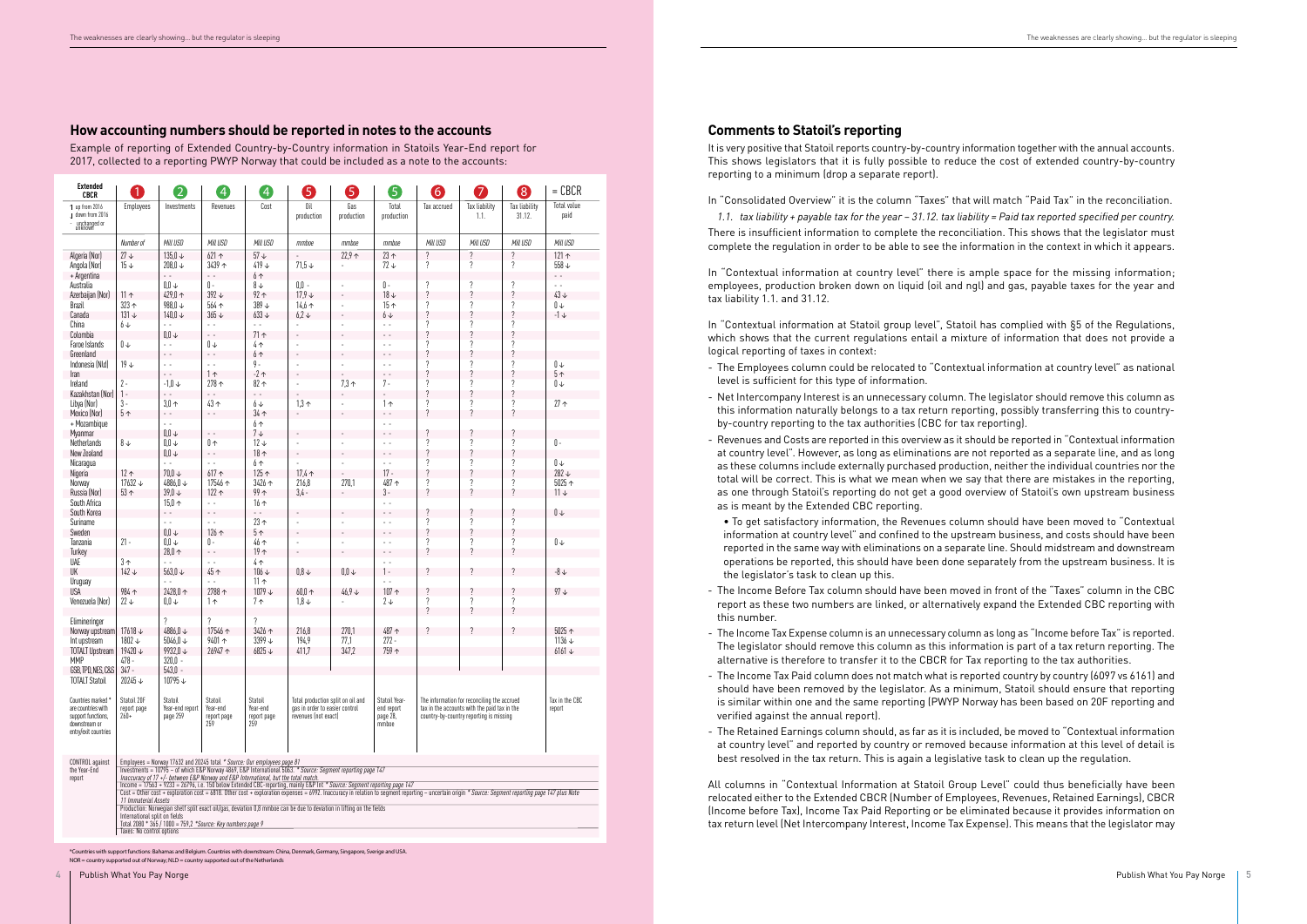# **EXTENDED COUNTRY-BY-COUNTRY REPORTING IN OTHER COMPANIES**

In Norway Aker BP, DNO, and Hydro are amongst the companies reporting in accordance with the regulation.

#### **Aker BP**

The company has only operations in Norway and the country-by-country reporting is therefore limited. The company has included in its ownership management report both payments and information about the context.

Investments, revenues and production are reported, including reference to note information, but these references are incorrect. It is also slightly sensational that the company still has not become aware of that the purchase of goods and services has been replaced by total costs as of December 22, 2016. It is only a general reference to the accounts on this point and the term "purchase of goods and services" without reporting the cost itself. Reporting is therefore worse in 2017 than in the 2016 report and is characterized by the fact that the information is either not referenced correctly (purchase of goods and services) or insufficiently quality assured (reference to note 8 instead of 7).

Income and production are reported and are consisted with the accounts. Income and production are split by type in the notes.

The company limits disclosing taxes to the requirement in the regulation, and has not considered the natural reconciliation between tax in the accounts and taxes paid. In essence, it is possible to get a good overview of the relationships, but there is a lot of back and forth. A simple setup would significantly simplify the message.

The company's reporting is an example of why reporting should be standardized in the annual report of the companies.

#### **DNO**

The company has made its own country-by-country reporting, which is highly transparent and designed on one page, which could be advantageously incorporated into the annual report for better dissemination to investors and other stakeholders. In 2017, the company follows the regulatory change of December 22, 2016 and reports full costs. The company has failed to include production per type, but total production is available elsewhere in the report. The company could advantageously split the table into two and report extended information regarding reconciliation of tax in the accounts with taxes paid, and report tax types by country in a separate table summarizing total payments to authorities. The company has not included eliminations and it is therefore the same issues with analyzing DNO's figures as it is analyzing Statoil's figures.

#### **Hydro**

The company has made a very comprehensive Extended country-by-country reporting as an appendix to the Board's annual report. Hydro has therefore made the dissemination of information to investors and other stakeholders very good. The two things needed to complete the reporting of Hydro are reporting eliminations separately so that figures that provide context are reported before eliminations and that there should be a reconciliation of tax in the accounts with the taxes paid. Since the company has not included eliminations, it is therefore the same problem with analyzing Hydro's figures as it is analyzing Statoil's and DNO's numbers.

remove all of §5 of the Regulation and strengthen §4, 1st and 2nd paragraphs (CBC reporting) and Section 4, 3rd paragraph (Extended CBC reporting). As the regulations work today, one does not get an overview of the company's tax situation in context because the information is either

- too little or non-existent (Employees at country level, Tax Liability 1.1. and 31.12),
- too much (Employees at company level, Net intercompany interest, Revenues upstream and midstream / downstream together, Income tax expense),
- reported double (Income tax paid)
- or is in the incorrect place (Income before tax which should have been reported in CBC reporting and Retained earnings which should have been reported in the Extended CBC reporting).

Statoil has put forward a good example and included the CBC report and the Extended CBC report in an appendix at the back of the annual report. In this manner they have made the CBCR and the Extended CBCR information available for all interested readers of the annual report. What makes the reporting poor is the Group reporting requirement in the country-by-country regulations §5, that causes information to be reported at the wrong level, not in context, or at the incorrect place so that the information is presented piecemeal and cannot be read as a whole. Here, the legislator should help streamline the country-by-country reporting into CBC reporting (reporting of taxes), Extended CBC reporting (reporting of the context that taxes appear in), and CBCR for Tax (country-by-country reporting to the tax authorities). Section 5 of the country-by-country regulation therefore appears as a bastard, and this section should be deleted and the reporting spread on CBCR, Extended CBCR and CBC for Tax reporting.

The 8 key figures should be stated in the notes to the accounts: see above how the 4 key figures that Statoil has reported as extended information can easily be expanded to the 8 key figures requested by civil society (and others supporting civil society in this question). Then Statoil's reporting would be complete when it comes to Extended CBC reporting.

# **Analysis of Statoil's reporting**

Statoil's reporting still does not contain country-by-country information BEFORE elimination and elimination shown separately for the upstream business. In the group reporting there is information before elimination, but there upstream is mixed with midstream and there is no corresponding information on costs. This means that accounting figures from third countries (support countries) are not shown in the overview of upstream separately, and therefore the purpose of the extended information is not achieved: exact accounting figures as they exist for ALL countries included in the upstream accounts plus eliminations separately.

Also, there is insufficient information to reconcile this year's tax in the accounts with taxes paid in the CBC reporting. Other tax-related information is spread and handled differently by Statoil, which makes it impossible to put together a reasonable context for Statoil's upstream tax payments.

Despite activity in more than 35 countries, there are tax payments above USD 15 million only to 6 countries: Algeria, Angola, Azerbaijan, Libya, Nigeria and the United States. In two countries, tax payments can be expected in a short period of time: Brazil and the UK.

In the other countries, Statoil's activity is either on its way down (Canada), leading to losses, or in an early investment phase. From an investor perspective, it must be questioned whether Statoil's investments in some of these countries are so late that there is a high risk both with respect to returns and taxation from operations in these countries.